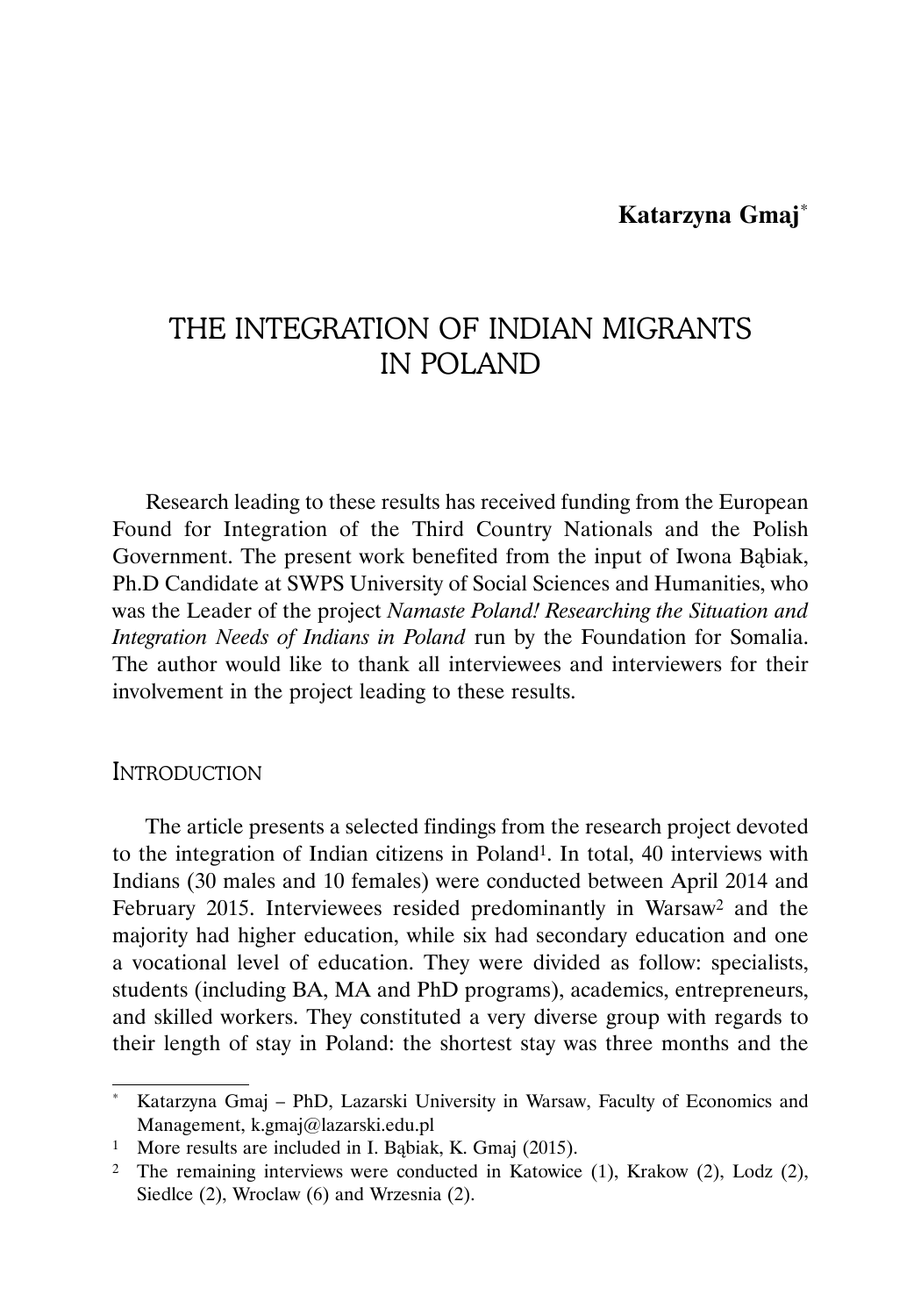longest 26 years. Those who have been in Poland for less than two years were mainly young people, mostly students, academics or specialists delegated to work in Poland. Those who have stayed longer were entrepreneurs having their own business or/and families in Poland.

In general, integration refers to the process of settlement, interaction with the host society, and social change that follows immigration. The concept of integration continues to be central in many studies; however, many scholars reject it. They argue that it is highly normative and teleological in nature (Penninx, Garcés-Mascareñas 2015). Nevertheless, this stimulating theoretical discussion goes beyond the scope of this article. In short, Indian citizens' motivation for coming to Poland and their perception of our country and its people were analysed. The study revealed different patterns of adaptation. In the research, special attention was devoted to language acquisition since it is a central condition for the further social integration of immigrants outside the ethnic context (Esser 2006). Language proficiency influences migrants' social relations and their labour market performance, and in broader context their functioning in different spheres of everyday activities. Language skills play a crucial role in psychological and practical adaptation. They impact the sphere of individual emotions, strategies and activities of particular migrants (Halik, Nowicka 2002). Learning the language of the host country can be interpreted in categories of human capital, thus within the framework of the classic approach towards migration introduced by Larry Sjaastad (1962). Any given migrant decides to undertake an effort to gain linguistic skills (costs borne by the migrant) depending on the expected benefits which it brings.

The presentation of findings from the field study is preceded by some statistics on Indian immigrants' presence in Poland.

# 1. STATISTICS

Poland is not a typical country of migration for Indian citizens and they do not constitute a significant category of foreigners legalising their stay in Poland (see table 1. below). Nevertheless, an increase in their numbers has recently been observed, which has not escaped researchers' notice, especially in the context of Indian economic activities and the movement of highly skilled professionals (Pędziwiatr 2015; Kloc-Nowak 2013; Piłat and Wysieńska 2013).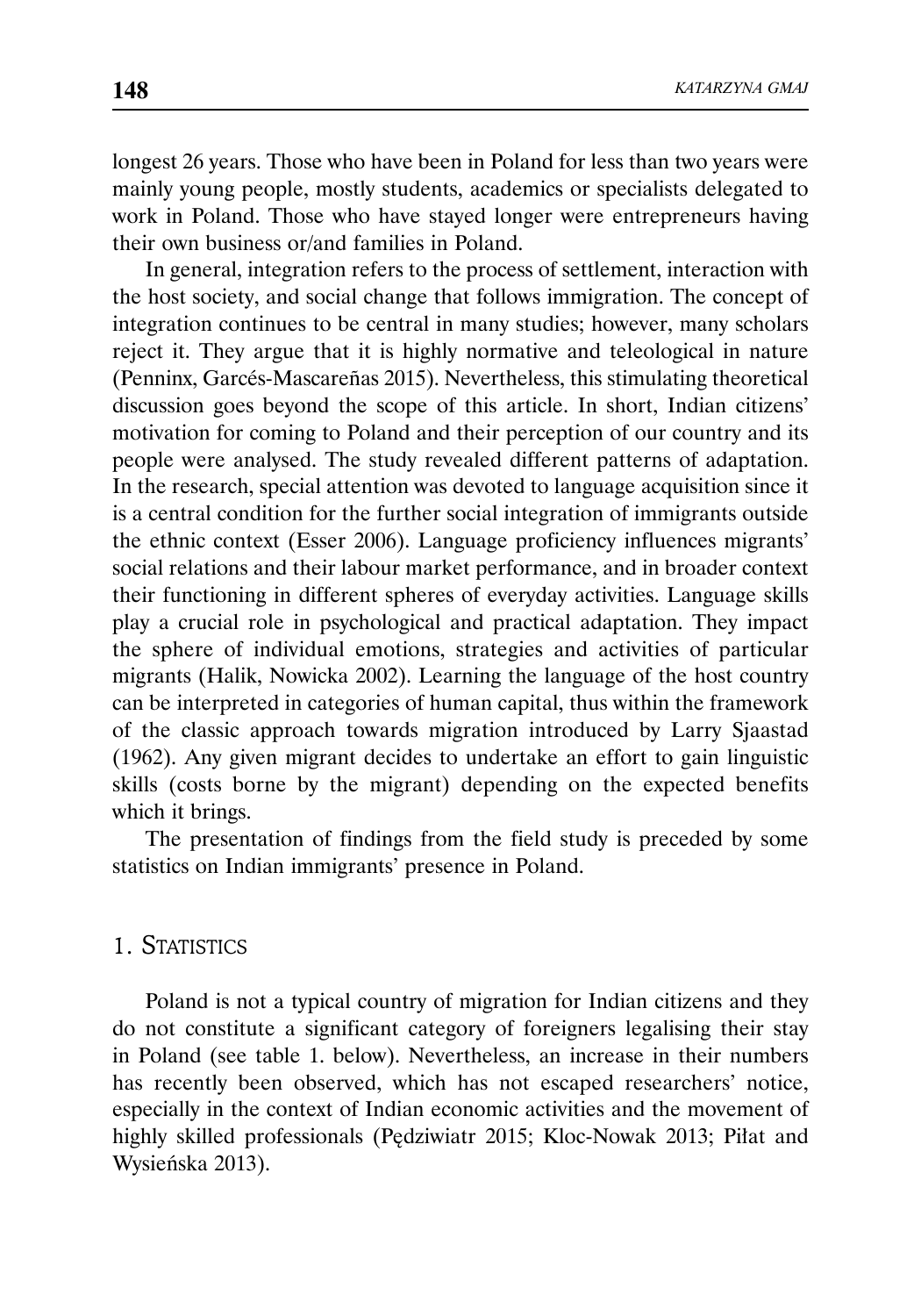In 2007, only 1 251 Indian citizens resided in Poland. This covers three forms of permits: short-term, permanent and EU long-term resident, as the base for their stay in Poland. Data for 1 January 2016 shows that 3063 Indian citizens resided in Poland.

Table 1

| Year | settlement permits/ (from May<br>2014) permanent stay<br>Positive decisions on | Share of decisions issued<br>to all foreigners (%) | EU long-term resident permits | Share of decisions issued<br>to all foreigners $(\%)$ | Residence permits issued for<br>2014) a temporary residence<br>the fixed time/ (from May<br>permit | Share of decisions issued<br>to all foreigners $(%$ |
|------|--------------------------------------------------------------------------------|----------------------------------------------------|-------------------------------|-------------------------------------------------------|----------------------------------------------------------------------------------------------------|-----------------------------------------------------|
| 2006 | 27                                                                             | $0.8\,$                                            | 73                            | 7.3                                                   | 588                                                                                                | 2.6                                                 |
| 2007 | 18                                                                             | $0.6\,$                                            | 37                            | 4.6                                                   | 628                                                                                                | 2.7                                                 |
| 2008 | 26                                                                             | 0.72                                               | 28                            | 3.9                                                   | 977                                                                                                | 3.8                                                 |
| 2009 | 26                                                                             | 0.9                                                | 16                            | 1.3                                                   | 1094                                                                                               | 3.6                                                 |
| 2010 | 34                                                                             | $\,1$                                              | 27                            | 3.5                                                   | 1138                                                                                               | 3.7                                                 |
| 2011 | 35                                                                             | 0.9                                                | 23                            | 3                                                     | 1018                                                                                               | 3.4                                                 |
| 2012 | 61                                                                             | 1.6                                                | 35                            | $\overline{4}$                                        | 1049                                                                                               | $\mathfrak{Z}$                                      |
| 2013 | 57                                                                             | 1.6                                                | 66                            | 3.7                                                   | 1091                                                                                               | 3.4                                                 |
| 2014 | $71^{\circ}$                                                                   | $1.7\,$                                            | 107                           | 5.7                                                   | $650**$                                                                                            | 3.5                                                 |
| 2015 | 59                                                                             | $0.6\,$                                            | 100                           | 5                                                     | 1713                                                                                               | 2.6                                                 |

### Residence permits issued to citizens of India, 2006–2015\*

 \* New regulations entering into force in May 2014 introduced permanent stay instead of settlement permits and temporary residence instead of fixed-period permits.

Addition of 25 positive decisions for settlement permits issued before the new regulations entered into force in May 2014.

Addition of 748 positive decisions for fixed-period permit issued before new regulations entered into force in May 2014.

Source: Office for Foreigners, different years.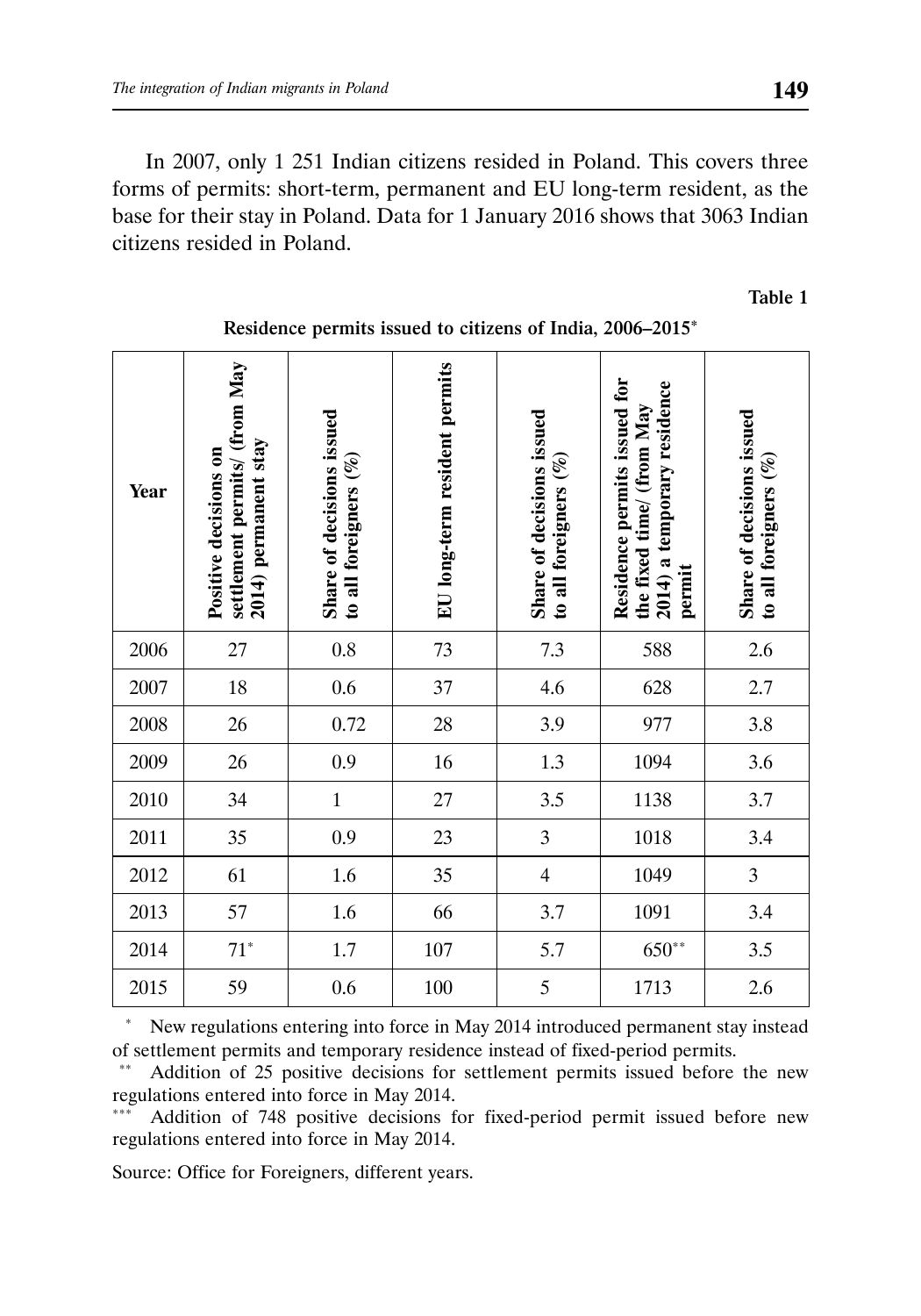A residence permit was not the only basis for foreigners' stay in Poland. Indian citizens also stayed on the basis of visas. Not surprisingly, data from the Ministry of Foreign Affairs indicated that Indian citizens constituted a low proportion of all foreigners to whom Polish consulates issued visas. However, a comparison of the number of visas issued at the beginning of the century and in 2013 shows that this figure has more than doubled. Figure 2 presents data on national and Schengen visas issued by Polish consulates.

#### Figure 1



Source: Polish Ministry of Foreign Affairs data.

The predominance of men among migrants legalising their stay in Poland was evident, particularly among working-age people, with most among those aged 20–54. The majority of work permits was issued for men. The table shows data from the period 2011–2015. Up until 2015, the number of permits issued to women never reached 10% of the total number.

Data from the Ministry of Labour and Social Policy (MLSP) provided the occupational characteristics of migrants. The main observation referred to the number of work permits, with their number doubling between 2009 and 2015. Regarding the geographical distribution of work permits, approximately two thirds were issued in Mazovian province.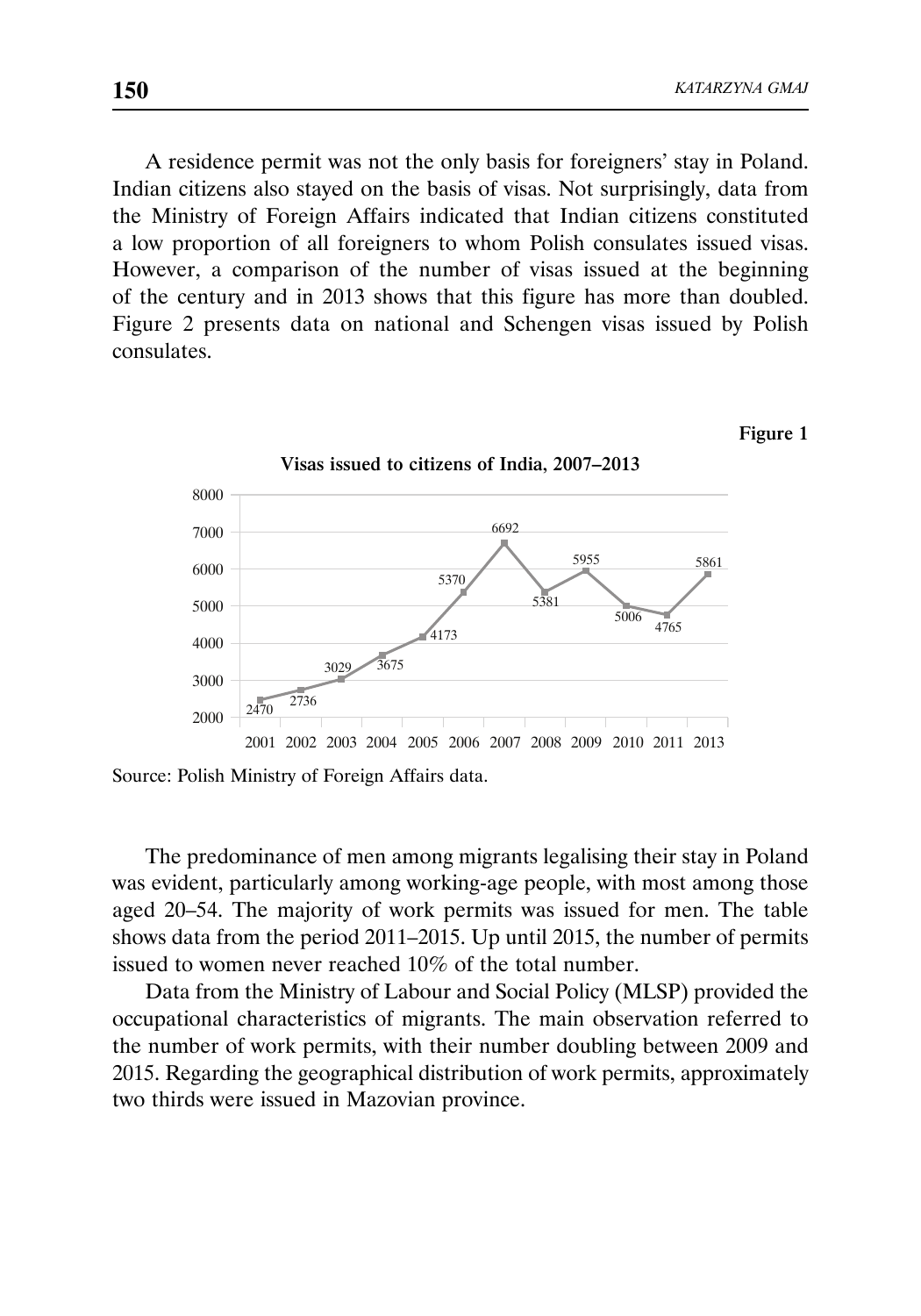#### Figure 2



Number of work permits issued to the citizens of India by sex, 2011–2015

Source: Polish Ministry of Labour and Social Policy data.

Figure 3



Number of work permits issued to Indian citizens

Source: Polish Ministry of Labour and Social Policy data.

In the context of the demographic crisis faced by Poland and the challenges that have to be addressed by Polish universities, students originating from India deserve special attention. The following figure shows the number of students in the last six academic years.

2011 2012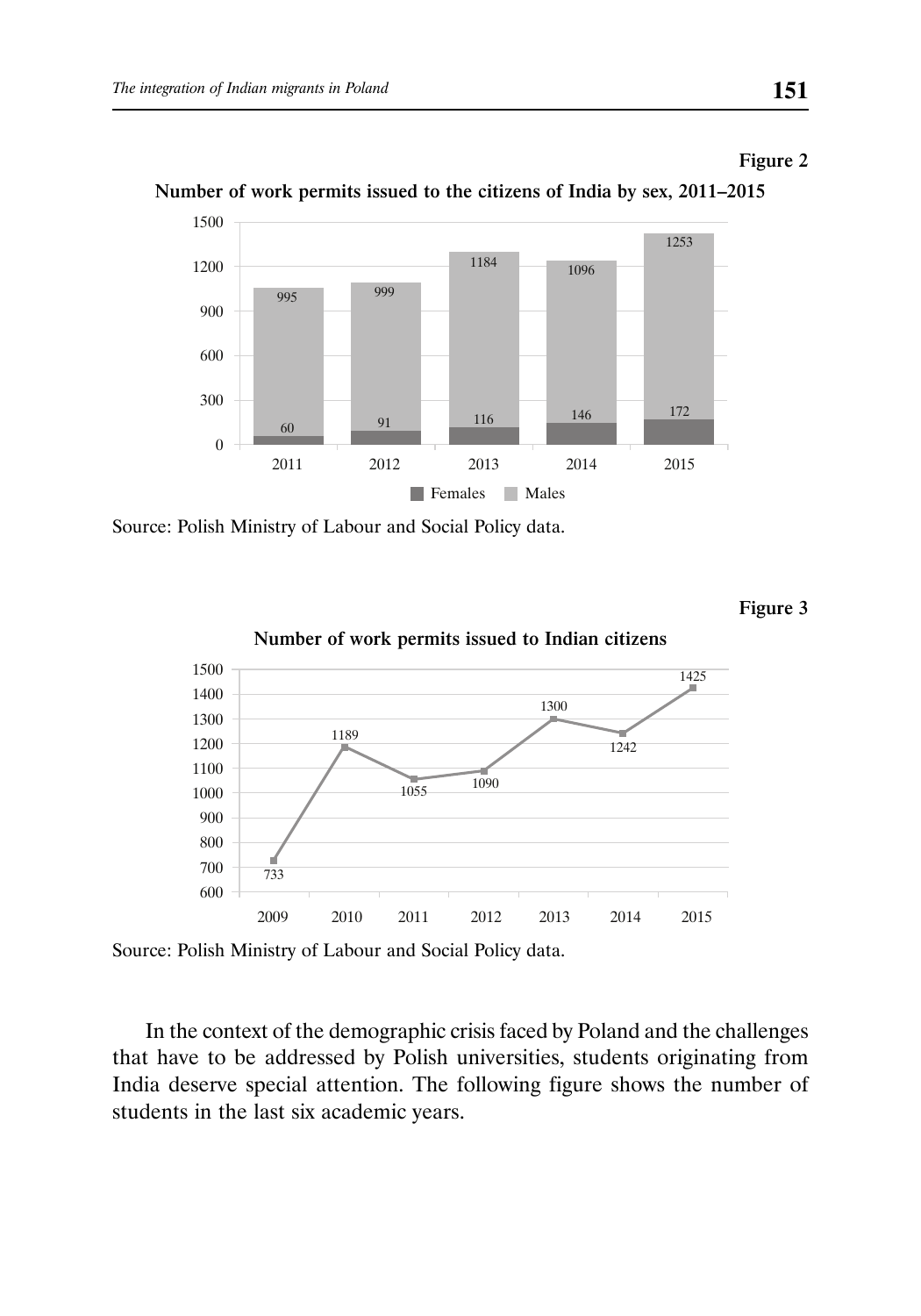#### Figure 4



Indian citizens studying at Polish universities

The data refers to the total number of bachelor, master and doctoral students. The Ministry of Science and Higher Education provided an overall description of students from India3. The majority arrived with the aim of completing an undergraduate or postgraduate program, while the majority were interested in master's programs. They also undertook five-year master's programs. They chose mainly public universities, and the majority paid for their studies at public universities (86%). Interestingly, half of them (51%) were studying at technical universities, choosing strictly technical specialisations. They preferred full-time studies.

# 2. TYPICAL MOTIVATIONS THAT BROUGHT INDIAN CITIZENS TO POLAND

The Indian migrants interviewed had a very limited knowledge of Poland at the time they decided to travel here:

'I did not know anything about Poland before coming to Poland, I thought that after finishing my studies, it would be an option to go to another country.(...) But then after coming here I felt very good and I did not wish to go anywhere. I preferred to stay here'. [23-year-old man, 5 years in Poland]

Source: Polish Ministry of Sciences and Higher Education data.

<sup>&</sup>lt;sup>3</sup> Data provided by the Unit of Analyses in the Department of Migration Policy in the Polish Ministry of Interior.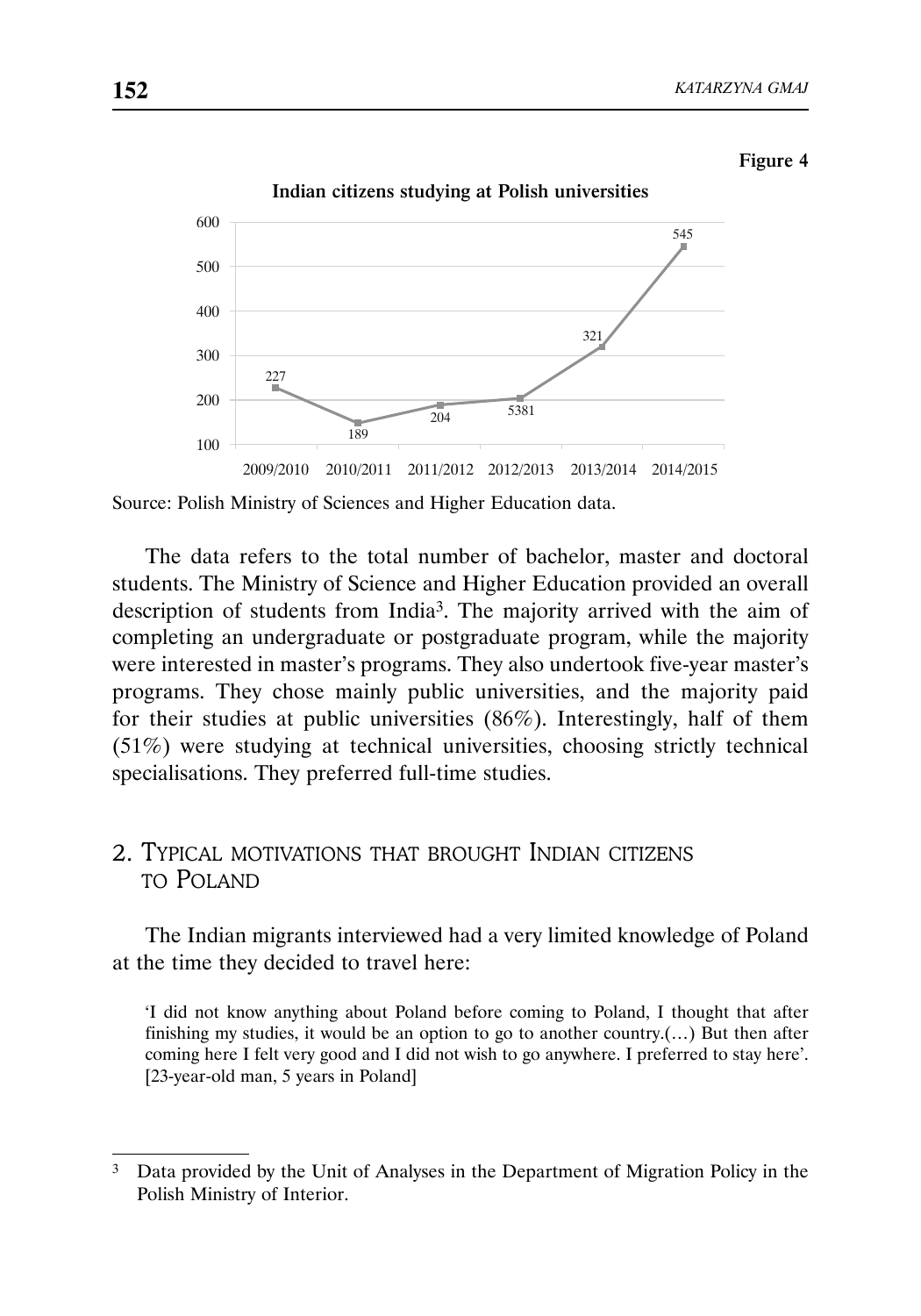In some cases, interviewees only placed Poland on their cognitive map when somebody suggested they come here. This refers most frequently to students who learnt about a scholarship or met somebody promoting a Polish university or employees delegated to Poland. A typical reaction was a fast online search. Furthermore, Indian migrants who had resided in Poland earlier (co-workers, friends, relatives, students visiting home during their summer holidays) were a key source of practical information.

Regarding their knowledge of Poland, some interviewees mentioned the country's geographical location (between the East and the West) and the economic opportunities associated with Poland's membership in the European Union. Sporadically, famous Poles or historical events were quoted.

'I was really excited, I didn't have too much knowledge about Poland, but all I knew, Poland shares border with Germany and Czech Republic, and Poland was one of the colonies of Russians. So, this basic knowledge (33-year-old woman, specialist in economics, one year in Poland). I knew the famous Poles like. Chopin, Madam Curie, Pope'. [30-year-old woman, PhD Student, one year in Poland]

Sometimes, the image of Poland was shaped by mass media coverage from the 1980s:

'I have shock, because what I had in my mind, the Poland is a more a communist country, you have a lot of problems, You have to stand the queue to get bread. And all this things what were in the mind'. [60-year-old man, manager, 4 years in Poland]

Since interviewees demonstrated such a limited knowledge of Poland, what encouraged them to come? Typical motivations that brought Indian citizens to Poland may include one or more of the following:

- studying at a Polish university;
- improving their individual/family material situation;
- investing their own (or family's) money in a European country;
- involvement in scientific research projects in Poland;
- seeking professional and career development (both in multinational and Indian corporations);
- emotional relationship with a Pole (e.g. marriage).

The Indians who have been living in Poland for the longest time arrived before 1989 because they had an opportunity to study at a Polish university. After graduation, they married a Pole and started their professional career in Poland. They took an active part in the birth and development of the free-market system in Poland, finding jobs not necessarily related directly to their education. In this context, they shared the experience of economic and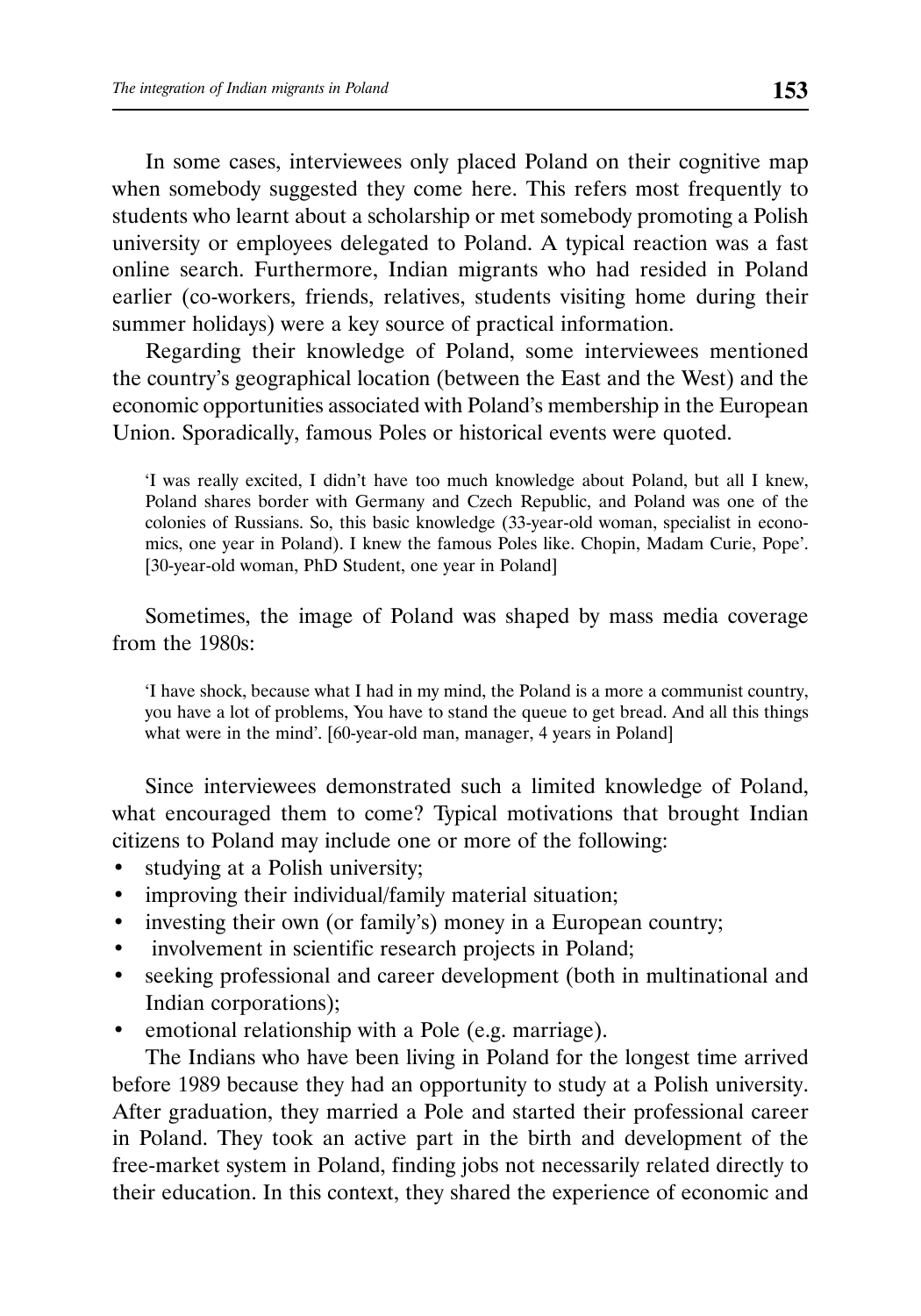political transformation with Poles and they integrated with Polish society that was undergoing social change.

Another wave of migrants from India was also education-related. However, these students differed in many aspects from the older generation, which had studied Polish language. It was educational conducted in English that attracted students, and their presence in Poland was a result of recruitment efforts made by Polish universities. Poland was not on the list of the most desired destinations; however, a calculation of the costs and benefits that studying abroad could bring resulted in them choosing a Polish university. An earlier experience of older siblings, cousins or friends, who had already studied in Poland, was taken into account:

'All my friends went to US and Canada. Poland is cheap compared to USA (…) and one more thing Poland is in the European region (…) We can study out of India. Good education is important. I select Poznan University here in Poland. (…) and the cost of living and everything is good in Poznan (…) That's why I chose Poland. It is the European region, and it is good for job. I had a plan to look for a job from here in another European country (…) My cousin is living here 10 year, and he told me about everything. When he was coming to India he was telling about Poland very nicely: they are good people, they are going to help everyone, it is not like in other country, For example if you take Germany there is some racism. Here is not like, that they want to help (...) Frankly, I came here because I had support from my cousin. If I would be alone there is nothing to do for me'. [23-years-old man, student, 6 months in Poland]

Some interviewees worked occasionally, mainly in restaurants or shops run by Indians, some worked for Polish companies. The types of jobs that they had did not differ significantly from those of Polish students. However, not all students were interested in working during their studies. Those who come from affluent families did not see such a need.

Poland offered opportunities to entrepreneurs investing their own or family capital. Interviewees included owners of restaurants and shops or wholesalers. Employees from India who were invited by other Indians were also present: *We provide them flat and work. I am dealing with all papers for them* [50-year-old man, restaurant owner, university teacher, 21 years in Poland, language of the interview: Polish]. Several times, interviewees pointed out that they had been invited to Poland by their relatives and friends who were residing in Poland. They also expressed their wish to bring their relatives here in the future.

Indian entrepreneurs employed Indians because they needed someone responsible for contacts with suppliers and contractors in India. In the case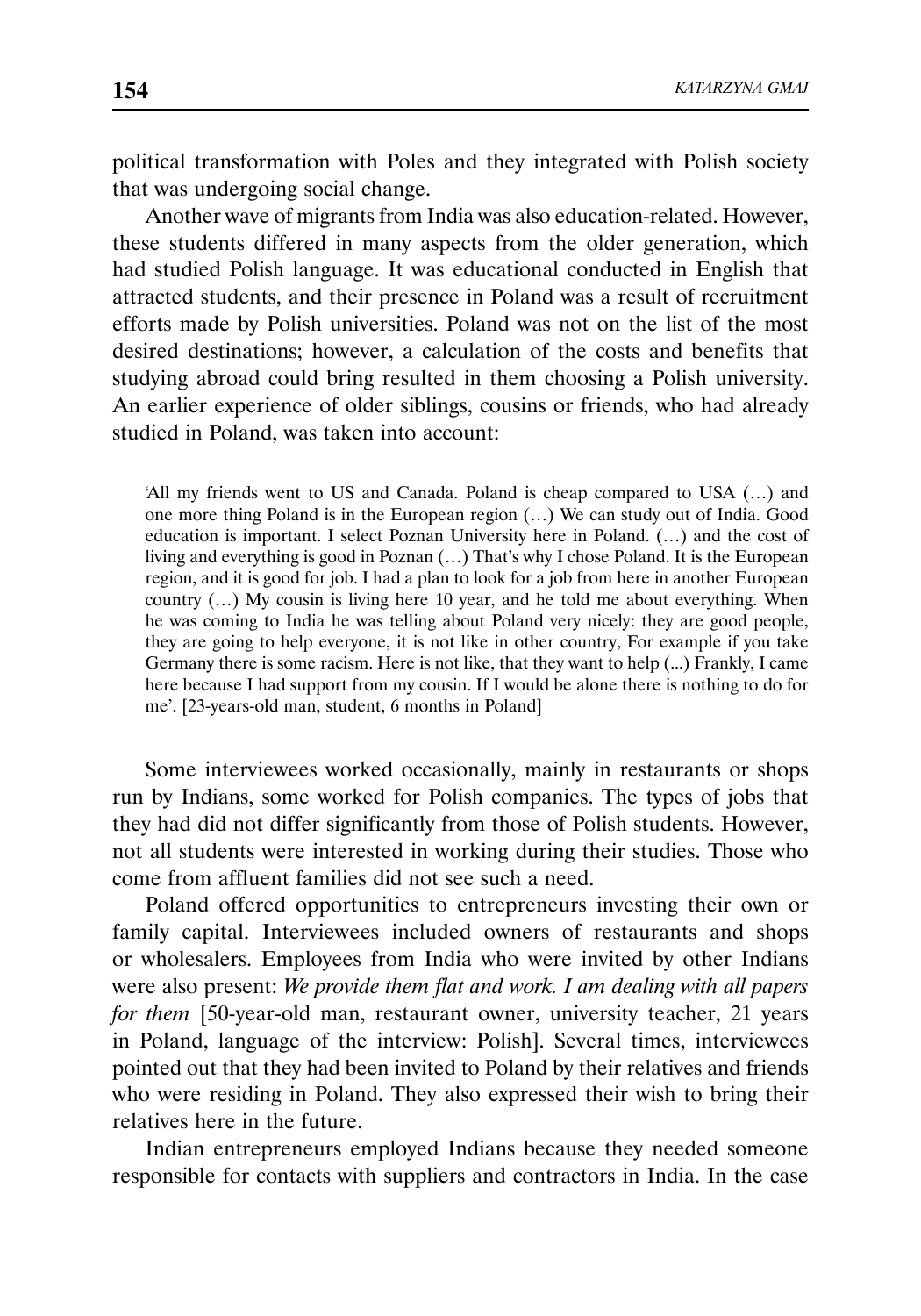of Indian restaurants, cooks were the most required employees because they are responsible for the quality and originality of dishes. Restaurant owners choose their employees very carefully. Nevertheless, interviewees reported cases of people running away further to the west.

Indians who have lived in Poland for many years and who have benefited greatly from the success of the economy have invited Indian entrepreneurs to Poland to show them investment opportunities. One interviewee emphasised that Indian businesspeople were surprised by the enormous investment opportunities they could find in Poland.

A separate category of Indians in Poland consists of employees of multinational or Indian corporations. They came to Poland as a result of a decision by their superiors to implement certain projects. The length of their stay in Poland is determined by their contract. This is an exceptional group of migrants. They did not have to concern themselves with organising a work permit or learning Polish or even finding accommodation. Everything was arranged in advance by their employers and was a part of their contract. They work in an international or mainly Indian environment and they communicate mainly in English. These employees do not perceive Poland as a place to settle. They are part of the global flow of skilled labour and investment, and they are beneficiaries of work permit systems that accommodate the global search for expertise (Salt 1997):

'I never had plan to come to Poland, I never had that plan, so.... The contract is for 3 years and that is a long time to go, another 2 years (…) Maybe I can renew a contract, maybe, I am giving myself the option to reach some other location, we [the company] have a plant now in US'. [21-year-old man, IT specialist, 2 years in Poland]

Some interviewed expats were accompanied by their wives and children. Usually, the women did not search for employment opportunities and are focused on the family.

# 3. THE PERCEPTION OF POLAND AND POLES

The perception of Poland and Poles was one of the elements examined within the study. Asked about their observations, first of all, interviewees pointed to differences in population density, climate and pollution. The perception of space and living conditions in Poland was shaped by comparisons to India: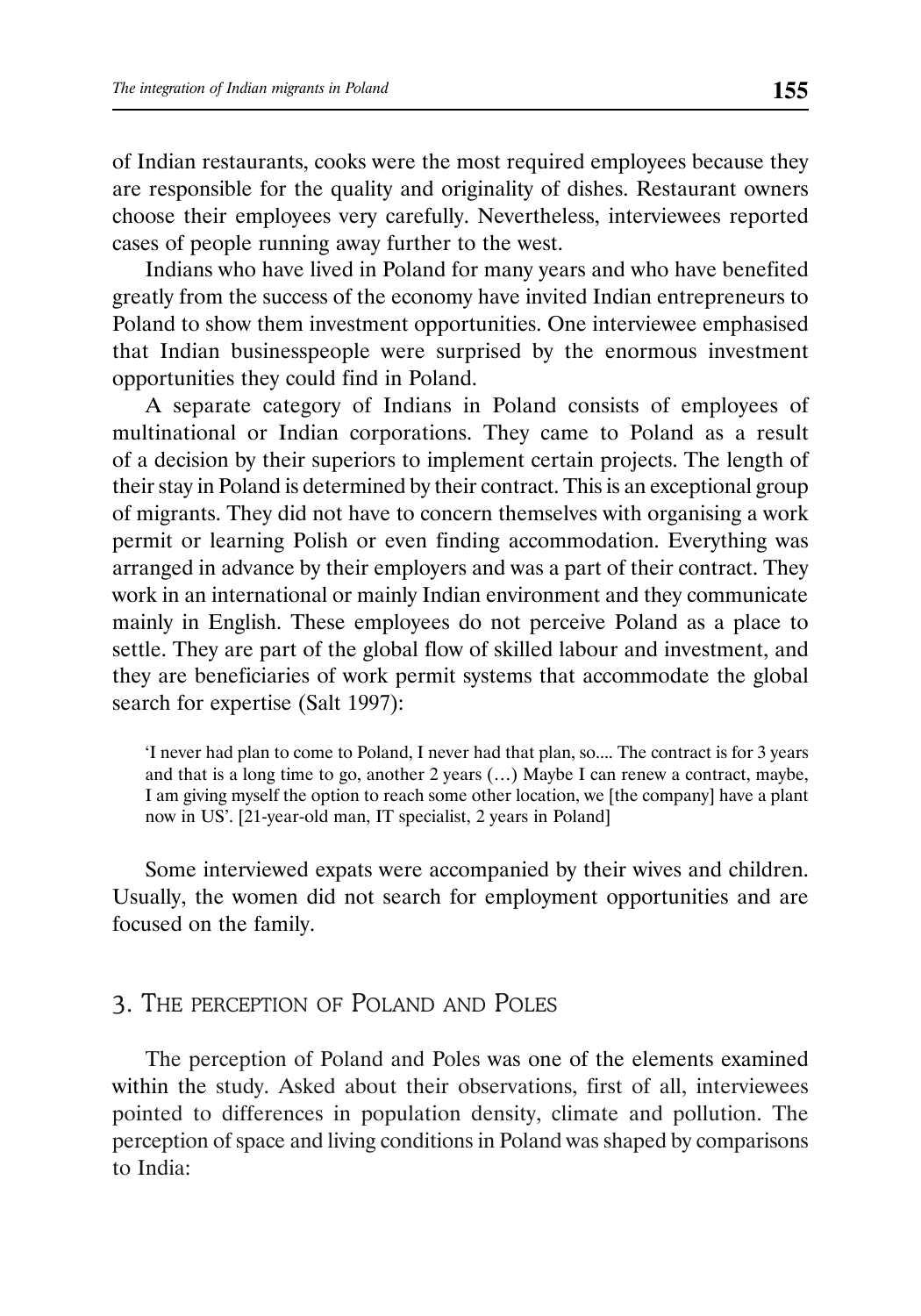'It is a small, green town (...) Yes, it is small, because when you compare it to Bombay it is small. And I like it'. [35-year-old man, IT specialist, 5 years in Poland, language: Polish]

'Warsaw is silent and not so much people. The traveling system is good, the public transport is really good (…) I think is the best in Europe. I've seen that buses are on time'. [26-year-old woman, PhD student, 2 years in Poland]

'It's very beautiful, this city is very beautiful, it is very clean, there is no pollution, no honking of the cars. Because in India people honk (...). It's a very peaceful country, definitely its very clean and no pollution and it's the best thing I like here'. [33-year-old woman, specialist in economics, one year in Poland]

'This is really a beautiful country, you know, when you compare it with India, the population is quite low, so you don't see a lot of people here, and the atmosphere is very clean. (…). And the temperature there and climate is all the extremes, in summer it is quite hot, it almost touches 50, so I never like these (Indian) summers'. [60-year-old man, manager, 4 years in Poland]

Furthermore, interviewees highlighted similarities between Poles and Indians in treating older family members with respect and care. These parallels were underlined particularly by those who had Polish spouses, but also those who came to Poland with their Indian families. They appreciated the fact that family values were essential in both cultures:

'India has family culture, Poland has family culture. You can see grannies, and grandparents taking care of grand-children, the same as in India'. [60-year-old man, manager, 4 years in Poland]

A positive perception of Poland and Poles, often spontaneously accompanied by comparisons with other countries, reflected individual migrant's experience and history:

'In my opinion Poles and Hindu are similar. They are both friendly (…) In Germany they are not so friendly and in England, too. In USA they are friendly, but they are superficial. (…) I have lived there (in England) for two, no, four years and then for two years in America and in Belgium for one year. So I think that Poles are nicer'. [35-year-old man, IT specialist, 5 years in Poland, language: Polish]

Altruism and hospitability shown by Poles to strangers was mentioned several times:

'I like Polish people. Even when you ask them something, even if they don't know English, they are trying to help you'. [28-year-old man, student, 6 months in Poland]

'Initially understanding the language was difficult, so when I landed here the people were very, very nice to me. And… in fact, even today, wherever I go (…) there are people here who help me in every case  $(...)$  Their hospitality, yes, the people show, and it is really nice'. [22-year-old man, student, one year in Poland]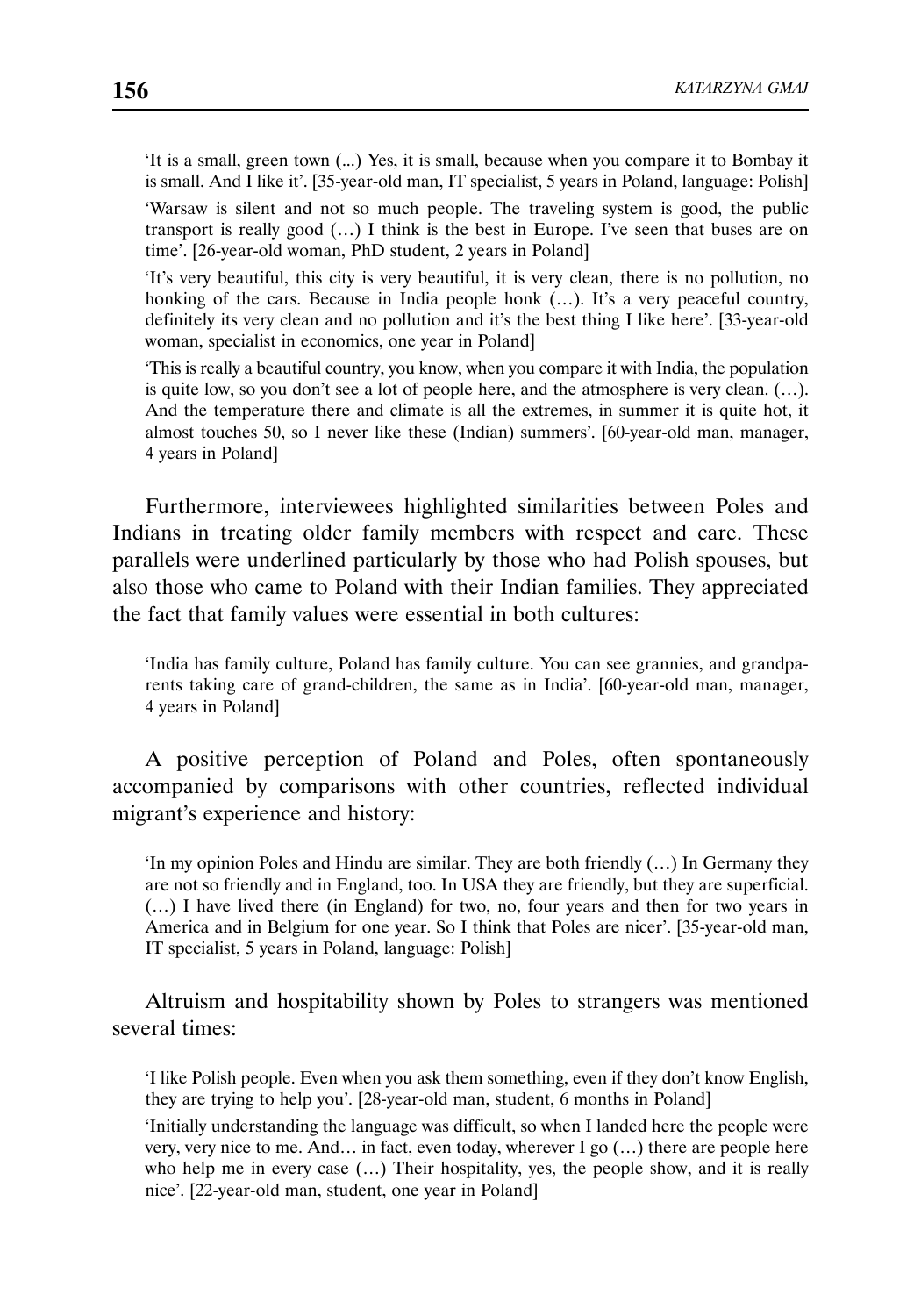Nevertheless, differences arose particularly in workplace and business relations. Poles seemed to be inflexible and too strict in business relations with Indians. One interviewee mentioned that Poles often expected to sign a contract after only the first or second business meeting. They wanted to discuss contract proposals when they had met the Indian party for just the first time. Poles expected very formal negotiations and they get disappointed by delays in signing contracts. Indians present a different approach to the convention of business meetings. Nevertheless, interviewees who decided to invest in Poland have not regretted it. Relatively cheap land, in comparison to India, and the very good geographical location of Poland are appreciated by them.

Regarding observations about Polish co-workers, interviewees stressed the strict approach to schedule, working hours and overtime presented by Poles.

'It is not a first time that I am working with Polish people. I worked with them before in different companies and my first impression was wow they are so particular, they are coming at 8 in the morning and they must leave at 4 pm. They will not stay one minute extra. I am coming from India it is normal even, if you are not paid over time you are working 3 hours 4 hours longer. It is normal so I was very surprised to see this kind of attitude. Of course it is good because you keep your work-life balance and this was missing when I was working in India. When I had a lot of work I worked 16 hours a day and it was ok. I felt good at the end of the day that I finished my work'. [30-year-old woman, IT specialist, 2.5 years in Poland].

Indians appreciated the way their Polish colleagues behaved in informal situations, like changing into English:

'It is nice to see their effort, even if they are not good at it. For me it is important that somebody want me to understand the whole conversation. I really appreciate that'. [30-year-old, IT specialist, 2.5 years in Poland]

What attracted Hindu<sup>4</sup> interviewees' attention in the context of informal meetings was alcohol:

'Your culture is like this... when you meet together you have to drink together. We don't have that kind of habit. (...) Here people are drinking and then is hard to understand what they are saying. If you don't drink, you don't take full part in the conversation. Then we sit. We don't know what to do'. [26-year-old student, 2 years in Poland]

 'When I came to Poland there where not so many foreigners. Many people told me that chicken is vegetarian, fish is vegetarian. I do not even eat eggs. So you can imagine, I never eat outside'. [53-year-old man, IT specialist, 8 years in Poland]

<sup>4</sup> Although, interviewees were not asked about their religious affiliation, some of them during the interview or before it declared that they were Hindu. For them, access to vegetarian meals and maintaining their diet was an important issue of everyday life: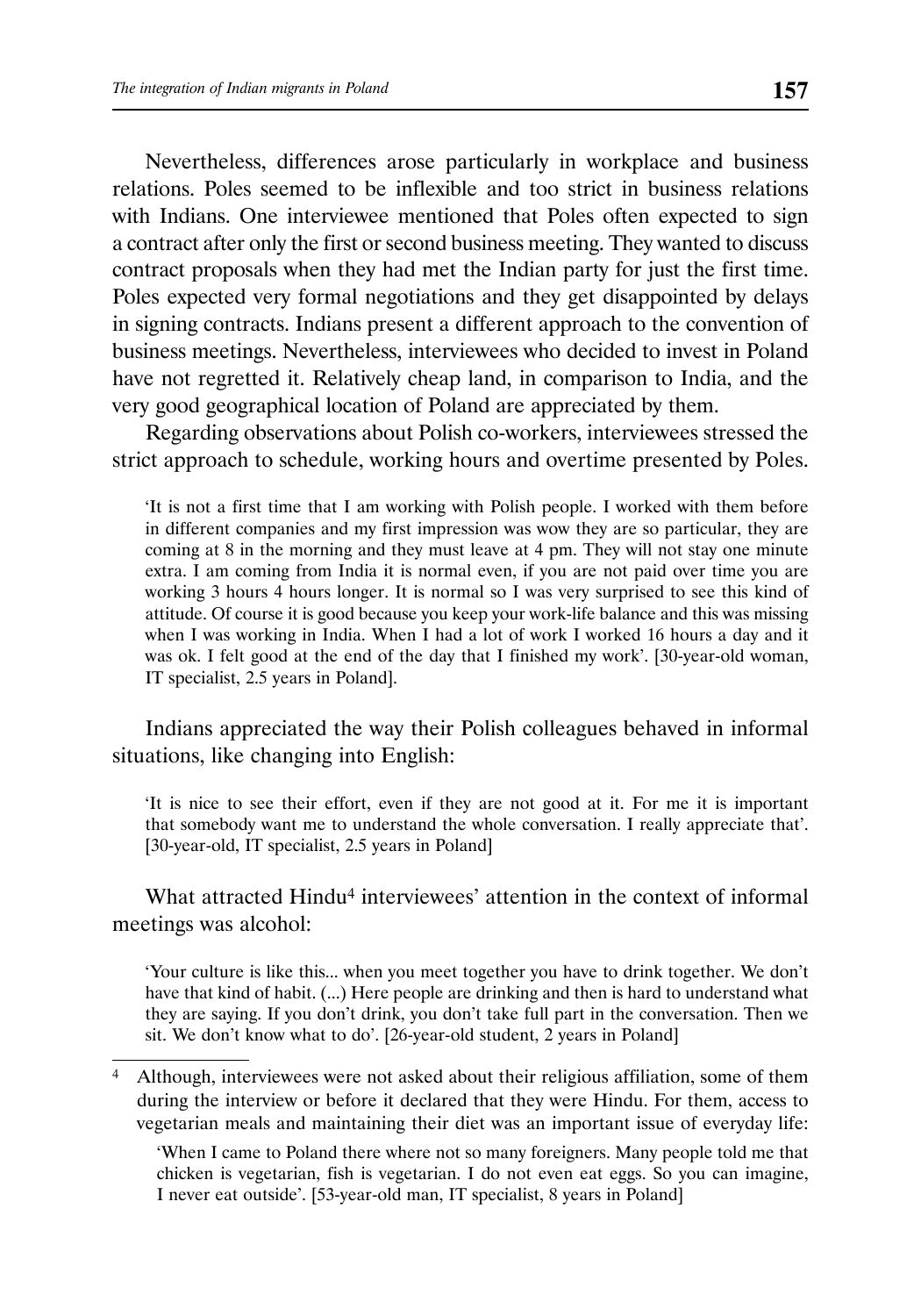Polish women were perceived by Indian interviewees, both male and female, as more open and independent than Indian women and Poland was perceived as a safe country for women:

'In Poland the female has so much strong independence, and in India is like opposite. Females are not strong, they aren't independent'. [26-year-old man, PhD student, one year in Poland]

'It's very safe for the women. Because I've been also around city center at 12 o'clock at night, 1 o'clock and that I felt very safe (…) That's is the best thing, you know'. [33-year- -old woman, specialist in economics, 6 months in Poland]

However, some male interviewees recalled cases when they were insulted by drunk Poles because they looked like foreigners.

Negative comments by some interviewees referred to severity, a lack of empathy, selfishness, and instrumentalisation of social contacts.

'What I don't like (...) I feel that people do not have emotions. They are very straight and cold blooded (…) Here if you see somebody on the road who has a problem, nobody will even look at them (…) The rest of things are fine'. [32-year-old businessman, 8 years in Poland]

Concluding the part devoted to the perception of Poles and Poland, the most frequently recalled inconvenience is the Polish reluctance to use English. Employees delegated to Poland by their multinational or Indian headquarters used diverse techniques to communicate with Poles who did not speak English.

'I can understand majority of Polish. But I can't speak. Only few words. Few sentences which I use in my daily language  $(...)$  [in case of any problem] I call my secretary and she becomes a translator on the phone. But we try to manage without her, handling with drawings, talking to them, yes we manage a little bit. All translation, Google translation'. [60-year-old man, manager, 4 years in Poland]

### 4. POLISH LANGUAGE PROFICIENCY

The vast majority of interviews was conducted in English, even when the interviewee had been in Poland for several years. Only a small number of interviewees (4 out of 40) declared that they possessed Polish language competencies allowing them to fully function in a professional and informal context.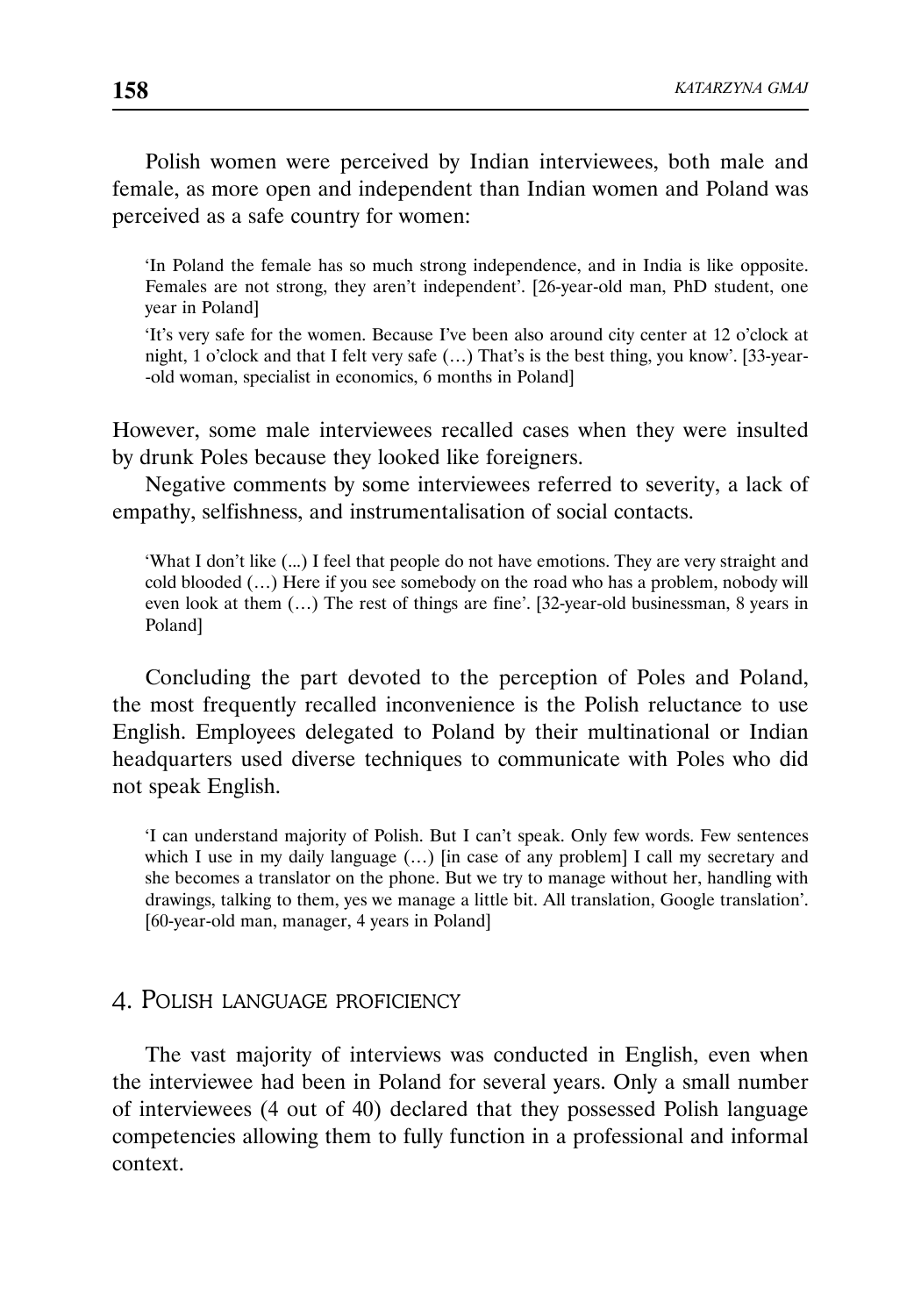Having a Polish family and running a business in Poland definitely affected their motivation to learn Polish. It was encouraging in the case of an interviewee who had lived in Poland for almost 30 years and who had a Polish wife, and for a younger IT specialist residing in Poland for five years whose Polish wife wanted to live in her homeland. However, it was discouraging in the case of another interviewee who had resided in Poland for a decade:

'It's long, my being in Poland, but I don't get a chance to learn Polish. Mostly I'm in my business, from morning to evening. I manage most of foreign customers, other country people (…) my wife takes care about Polish customers'. [34-year-old man, shop owner, 9 years in Poland]

His Polish wife acted as his translator and mediator in contacts with Poles.

Affluent migrants benefit from a rich offer of private schools or individual teachers. Middle-class Indians, such as IT specialists, HR managers and finance employees, study Polish since they wanted to improve their informal relations outside work. Those less privileged learn Polish in a noninstitutionalised way:

'So this is so simple (...) I talk to you now. I met my girlfriend, we talk a little bit. And I have contact with some people here…(…) Word by word. And I always learned a little bit like that'. [35-year-old man, shop-assistant, 15 years in Poland, language: Polish]

Evidently, this kind of language training has its disadvantages – these migrants have gained speaking skills, although unfortunately their writing and reading skills have developed to a comparable level.

Students studying at programs conducted in English and academics working on research projects run by international teams have mostly not learned Polish at all. Students treat their stay in Poland as temporary. Their social ties are rooted in the international academic community. In this case, learning Polish is not considered a worthwhile investment of time and money. However, without language skills interviewees are alienated and excluded from many Polish interactions.

# **CONCLUSIONS**

Poland is not a destination for mass Indian immigration; moreover, for some Indian citizens it is just a stop in their further journey west. Nevertheless, it has not escaped researchers' notice that their number is growing steadily,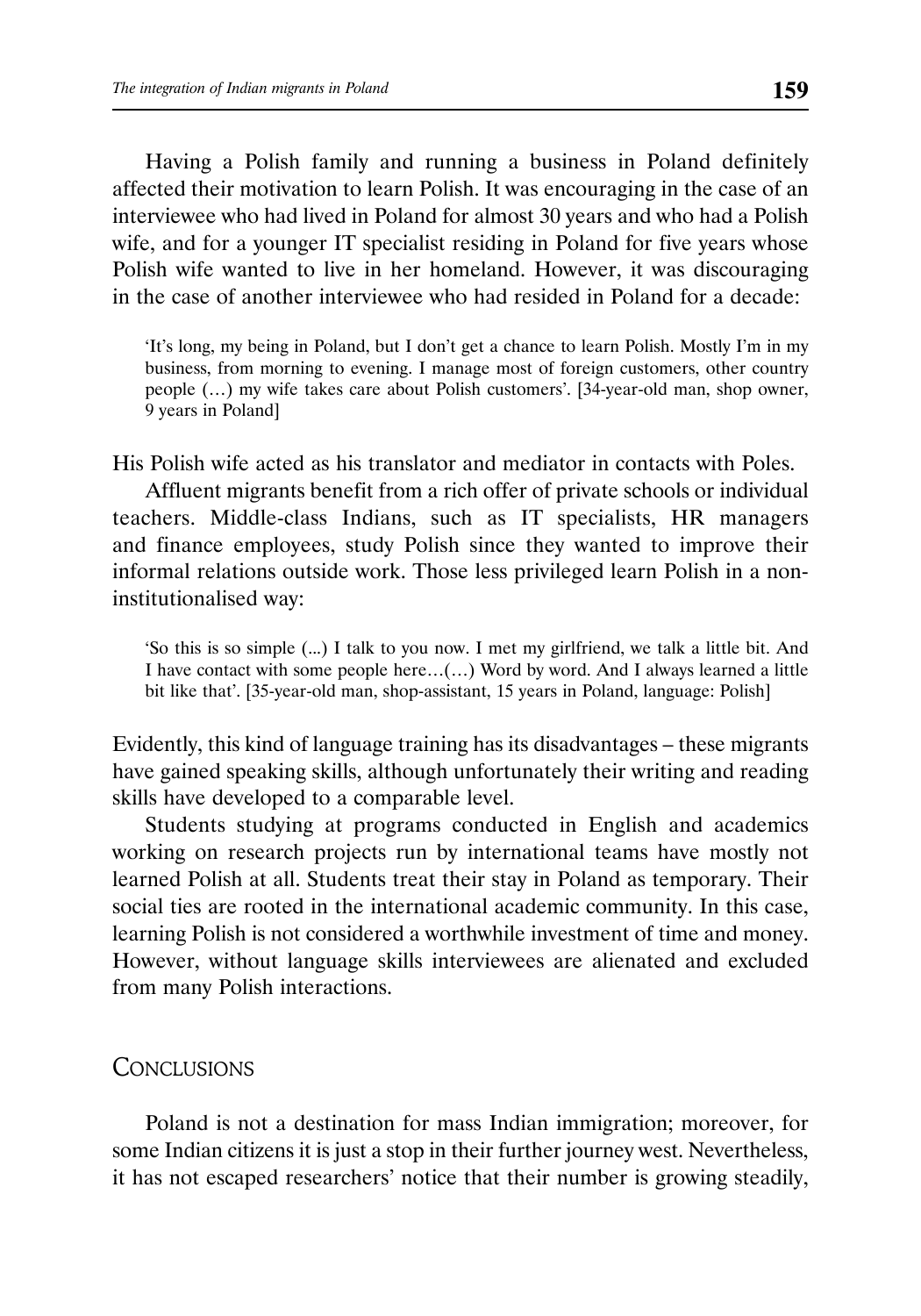which is confirmed by official Polish statistics. The key issue that arises is how they are adapting to life in Poland.

The research conducted between April 2014 and February 2015 revealed that before their arrival Indian interviewees demonstrated a limited knowledge of Poland. Their motivation behind coming to Poland was diverse: studying at a Polish university; improving their individual/family material situation; investing their own (or family's) money in a European country; involvement in scientific research projects run in Poland; seeking professional and career development (both in multinational and Indian corporations); emotional relationship with a Pole (e.g. marriage). At the time of the research, the majority of interviewees declared that they intend to leave Poland after accomplishing their goals. Such temporariness, or on the contrary permanency, was reflected in patterns of adaptation.

Interviewees who arrived before or shortly after 1989 had an opportunity to study at one a Polish university with Polish as the language of instruction. At the beginning of their stay in Poland, they participated in introductory Polish language courses. After graduation, they married a Pole and started their professional career in Poland. They were involved in the introduction and development of the free-market system in Poland, working not necessarily in areas that matched their education. In this context, they shared the experience of economic and political transformation with Poles. Their integration occurred through family and economic activities, usually their individual or family businesses. Polish spouses played an important role in the social but also the economic sphere. Polish partners have also been important for the integration of more recent migrants. Interestingly, in some cases they have introduced Indians into relations with Poles, encouraging them to learn Polish. In others, they have hampered interactions with Polish people. They act as intermediaries in contacts with Poles and Polish institutions, allowing partners to focus exclusively on their business (restaurant, shop, wholesaler, etc.). A relationship with a Pole, marriage or otherwise, is often accompanied by a decision to stay longer in Poland. When a migrant searches for a job (as a freelancer) or employment outside of an ethnic business, learning Polish turns into a cost (time and money) to be borne in order to adjust to the requirements of the labour market and contacts with Polish business partners.

Poland has offered opportunities to entrepreneurs investing their own or family capital. Several times, interviewees mentioned that they had been invited to Poland by their relatives or friends who were residing in Poland. With the development of Indian enterprises, a demand for Indian employees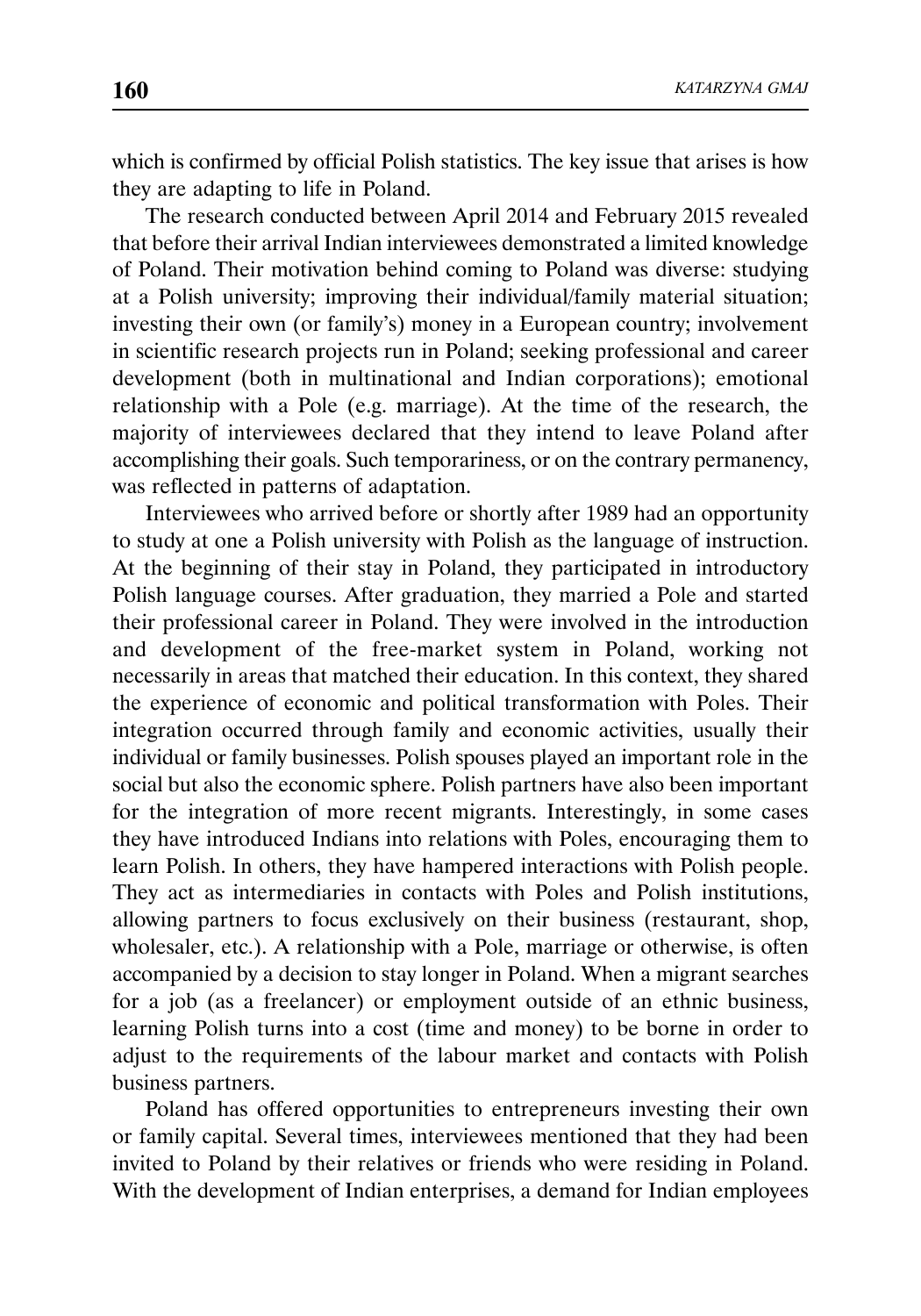has emerged. They maintain contacts with Indian suppliers and contractors both in India and worldwide. In the case of Indian restaurants, cooks are the most needed employees, as they are responsible for the quality and originality of dishes. For newcomers, Indian migrants who have already been residing in Poland (co-workers, employers, friends, relatives) are a key source of practical knowledge. Sometimes they offered accommodation and assistance in dealing with Polish institutions.

A separate category of Indians in Poland was a part of the global flow of skilled labour and investment, which included employees of multinational and Indian corporations. These professionals do not perceive Poland as a settlement destination and the length of their stay is determined by their contract. They do not even have to trouble themselves about finding accommodation. Everything is arranged in advance by their employers as part of their contract. They work in an international or Polish-Indian environment and most often they communicate in English. There social life is based largely around co-workers. Some, who wanted to improve their informal relations outside work, study Polish.

Indian students who were interviewed were studying programs conducted in English at Polish universities. Their social ties are limited to the international academic community. Learning Polish is perceived as not worth the time and money. In the individual long-term perspective, the discomfort and limitations (such as alienation and exclusion) experienced in Poland is considered as the cost of achieving a higher income after graduating from a foreign university. In the Indian context, it should be stressed that graduating from a foreign university offers prestige; therefore, families consider universities located in various parts of the world. In this context, studying abroad appears to be a form of gaining 'cultural capital' and is connected with the aspirations of middle-class Indians. Their ambitions are reflected by ideas about the rich and more comfortable lifestyle of the Western middle class compared to Indian realities. For young Indians, westward migration is an indicator of their social status and is associated with a better lifestyle (Saavala 2010).

Regarding the last two cases – highly skilled migrants and students – the concept of integration understood as the process of settlement and interaction with the host society did not seem appropriate at the moment of the research. Temporariness is imprinted in the patterns of their adjustment to life in Poland. However, migration is a process comprised of different stages. It might turn out that due to different reasons migrants, regardless their initial plans, prolong their stay and finally settle in Poland.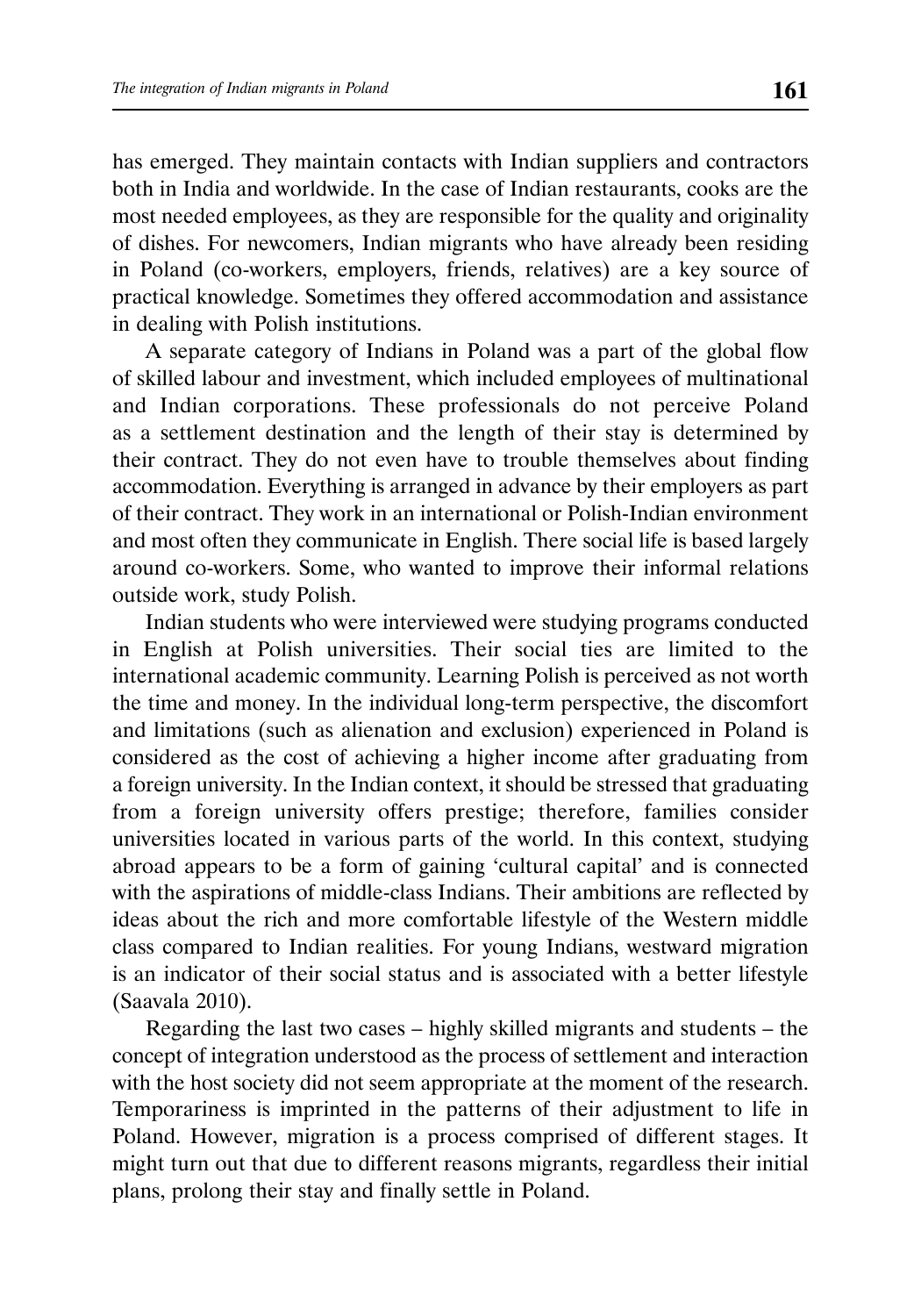The perception of Poland and Poles depends on a given migrant's individual experience. The perception of space and living conditions in Poland was shaped by comparisons to India in favour of Poland. Some pointed to the altruism and hospitability shown by Poles to strangers, while others mentioned severity, indifference and selfishness. Differences between Poles and Indians were particularly underscored in the context of workplace and business relations. Poles seemed to be inflexible and too strict in business relations. Nevertheless, interviewees who decided to invest in Poland have not regretted it. Relatively cheap land, in comparison to India, and the very good geographical location of Poland (in the neighbourhood of seven other European countries) is an advantage for them. Polish co-workers were perceived as having a strict approach to schedule, working hours and overtime. However, they tried to include Indian colleagues in informal situations, which was appreciated by them. For some interviewees, the presence of alcohol during informal meetings, and more generally, people who abused alcohol in public caused awkwardness.

Remarkably, the relative attraction of Poland increased when it was compared to countries that from an economic point of view are more attractive than Poland. This can be interpreted in two ways. Firstly, interviewees really appreciate Poland – they chose Poland, knowing that in other countries they could gain more in economic terms. However, non-economic reasons prevailed and constituted the main advantage of Poland. Secondly, due to the huge adaptation costs already borne, they did not want to undertake additional efforts in other countries. Therefore, they justified their decision about abandoning the idea of searching for higher incomes elsewhere. They presented non-material justifications for their decision to stay in Poland, which initially was supposed to be just a stop on a further journey. It is important to point out that at different stages of the migration process people are influenced by many interrelated material and non-material factors. Migrants who have Polish spouses, but also those who came to Poland with their Indian families, appreciate the fact that family values and strong family bonds are essential in both cultures. The positive perception of Poland and Poles, often spontaneously accompanied by comparisons with other states, was a reflection of individual migrants' experience and history. However, it also mirrored both countries location on the Welzel-Inglehart's cultural map, which refers to dominant values shared by people in different states (www.worldvaluessurvey.org/WVSContents.jsp, Inglehart, Baker 2000). The distance between India and Poland is repeatedly smaller than the distance between India and main destinations for Indian migration – the UK, US,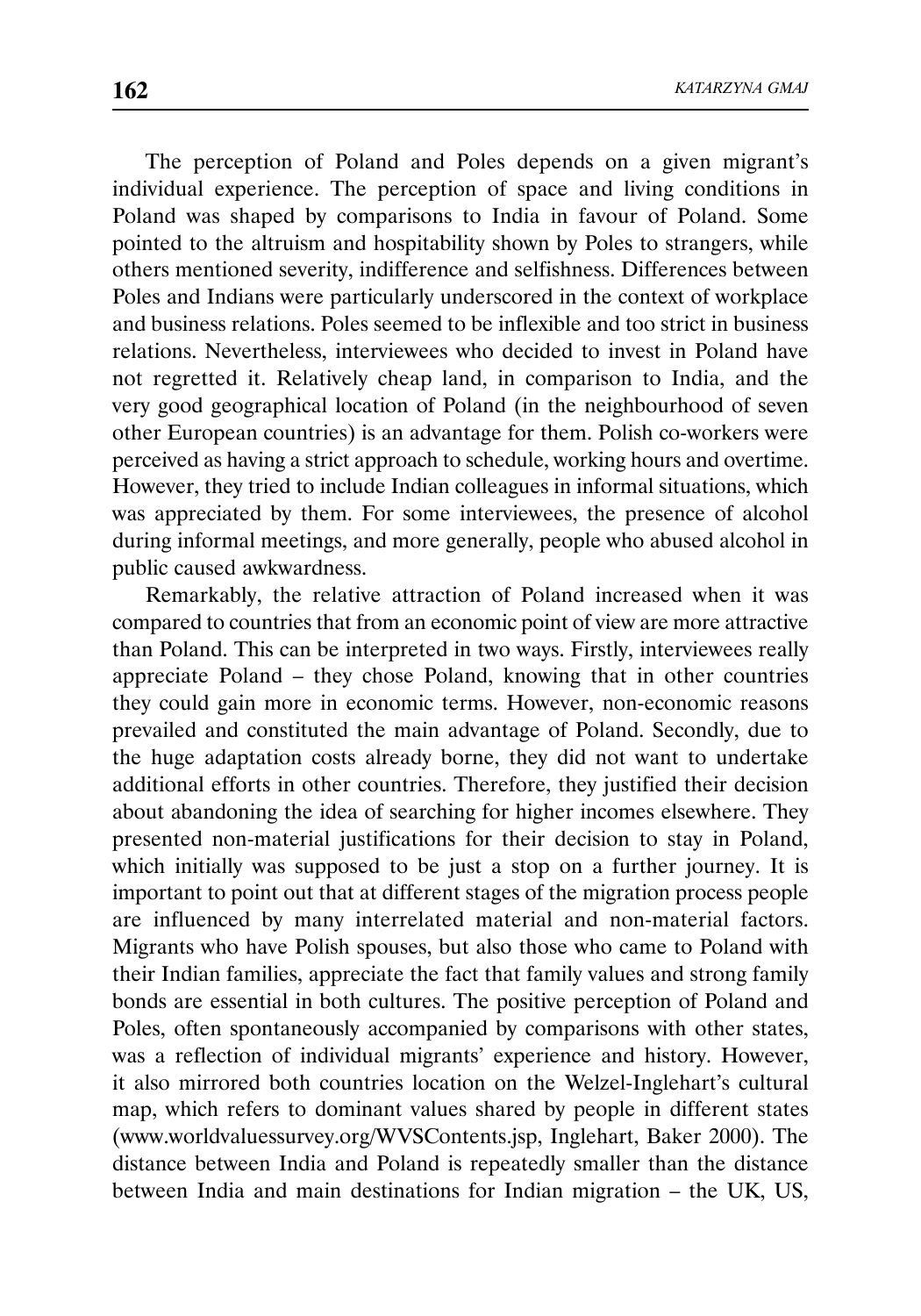Canada and Australia, as well as richer EU countries. What does it mean in the context of immigration to Poland? What does it mean in the context of the individual experience of a particular Indian immigrant? It means that, in spite of inconveniences, which Indians experience in Poland, and the cultural differences they face, everyday relationships with Poles are similar to those they know from India. This might lead to well-being experienced by Indian immigrants in Poland and might impact their integration with the Polish society if they decide to prolong their stay.

# **REFERENCES**

- Bąbiak I., Gmaj K. (eds.) 2015. *Namaste Polsko! Sytuacja i potrzeby imigrantów z Indii w Polsce.* Wydawnictwo Naukowe SCHOLAR: Warszawa.
- Esser H. 2006. *Migration, Language and Integration, AKI Research Review 4*  [PDF FOR Digital Editions version], Arbeitsstelle Interkulturelle Konflikte und gesellschaftliche Integration (AKI) Wissenschaftszentrum Berlin für Sozialforschung (WZB). Available at: https://www.wzb.eu/www2000/ alt/aki/files/aki\_research\_review\_4.pdf [accessed: 03.11.2016].
- Halik T., Nowicka E. 2002. *Wietnamczycy w Polsce: integracja czy izolacja?* Instytut Orientalistyczny, Wydział Neofilologii UW: Warszawa.
- Inglehart R., Baker W.E. 2000. Modernization, Cultural Change and the Persistence of Traditional Values, "American Sociological Review", Vol. 65.
- Kloc-Nowak W. 2013. *Highly Skilled Indian migrants in Poland*. *CARIM-India Research Report 2013/38 4* [PDF FOR Digital Editions version], Robert Schuman Centre for Advanced Studies, San Domenico di Fiesole (FI): European University Institute. Available at: http://www.india-eu-migration.eu/media/CARIM-India-HSM-2013-38.pdf [accessed: 03.11.2016].
- Penninx R., Garcés-Mascareñas B. (2015). *The Concept of Integration as an Analytical Tool and as a Policy Concept*, [in:] R. Penninx, B. Garcés-Mascareñas (eds.), *Integration Processes and Policies in Europe. Contexts, Levels and Actors* [PDF FOR Digital Editions version], IMISCOE Research Series, Springer Available at: https://www.imiscoe.org/publications/ library/2-imiscoe-research-series/85-integration-processes-and-policies-ineurope [accessed: 03.11.2016].
- Pędziwiatr K. 2015. *Imigranci w Polsce i wyzwania integracyjne* [PDF FOR Digital Editions version]*,* Studia Biura Analiz Sejmowych Kancelarii Sejmu – Infos, nr 1(184). Available at: http://orka.sejm.gov.pl/wydbas.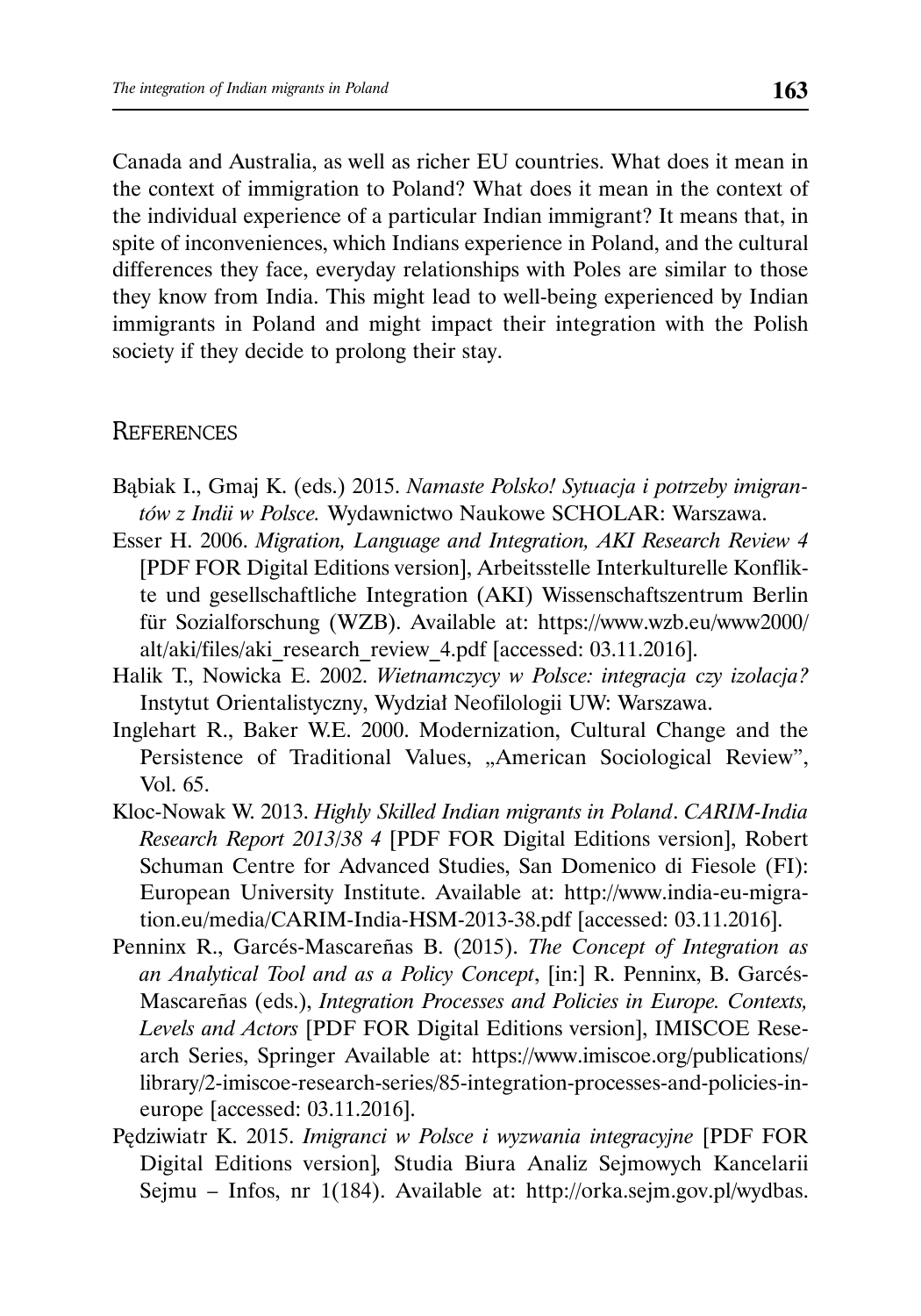nsf/0/b154060c37557e78c1257dcb004c62c3/\$file/infos\_184.pdf [accessed: 03.11.2016].

- Piłat A., Wysieńska K. 2013. *Badanie jakościowe liderów społeczności migrantów azjatyckich – raport cząstkowy*, [in:] A. Piłat, J. Segeš Frelak, K. Wysieńska (eds.) *Mała Azja w Polsce. Plany i strategie imigrantów z Azji i Bliskiego Wschodu*, Instytut Spraw Publicznych: Warszawa.
- Saavala M. 2010. *Middle-class Moralities. Everyday Struggle over Belonging and Prestige in India*. Orient BlackSwan: New Delhi.
- Salt J. 1997. *International Movements of the Highly Skilled* [PDF FOR Digital Editions version], OECD Social, Employment and Migration Working Papers, No. 3, OECD Publishing, Paris. Available at: http://dx.doi. org/10.1787/104411065061 [accessed: 03.11.2016].
- Sjaastad L.A. 1962. *The cost and returns of human migration*, "Journal of Political Economy", 70(5), Part. 2: Investment in human beings.

Official sites of the Polish Institutions:

Polish Ministry of Labour and Social Policy http://www.mpips.gov.pl/ [accessed: 03.11.2016].

Polish Ministry of Foreign Affairs, www.msz.gov.pl [accessed: 04.12.2014]. Office for Foreigners, http://udsc.gov.pl/ [accessed: 03.11.2016].

Other sites:

World Values Survey, www.worldvaluessurvey.org/WVSContents.jsp [accessed: 3.11.2016].

THE INTEGRATION OF INDIAN MIGRANTS IN POLAND

Summary

The article presents the findings of research aimed at obtaining information about the life of Indian citizens in Poland. In total, 40 interviews with Indians were conducted between April 2014 and February 2015. Their motivation for coming to Poland and perception of our country were analysed. The study revealed different patterns of adaptation. Special attention was devoted in the research to language acquisition. Conclusions from the qualitative field study are accompanied by statistical data on the presence of Indians in